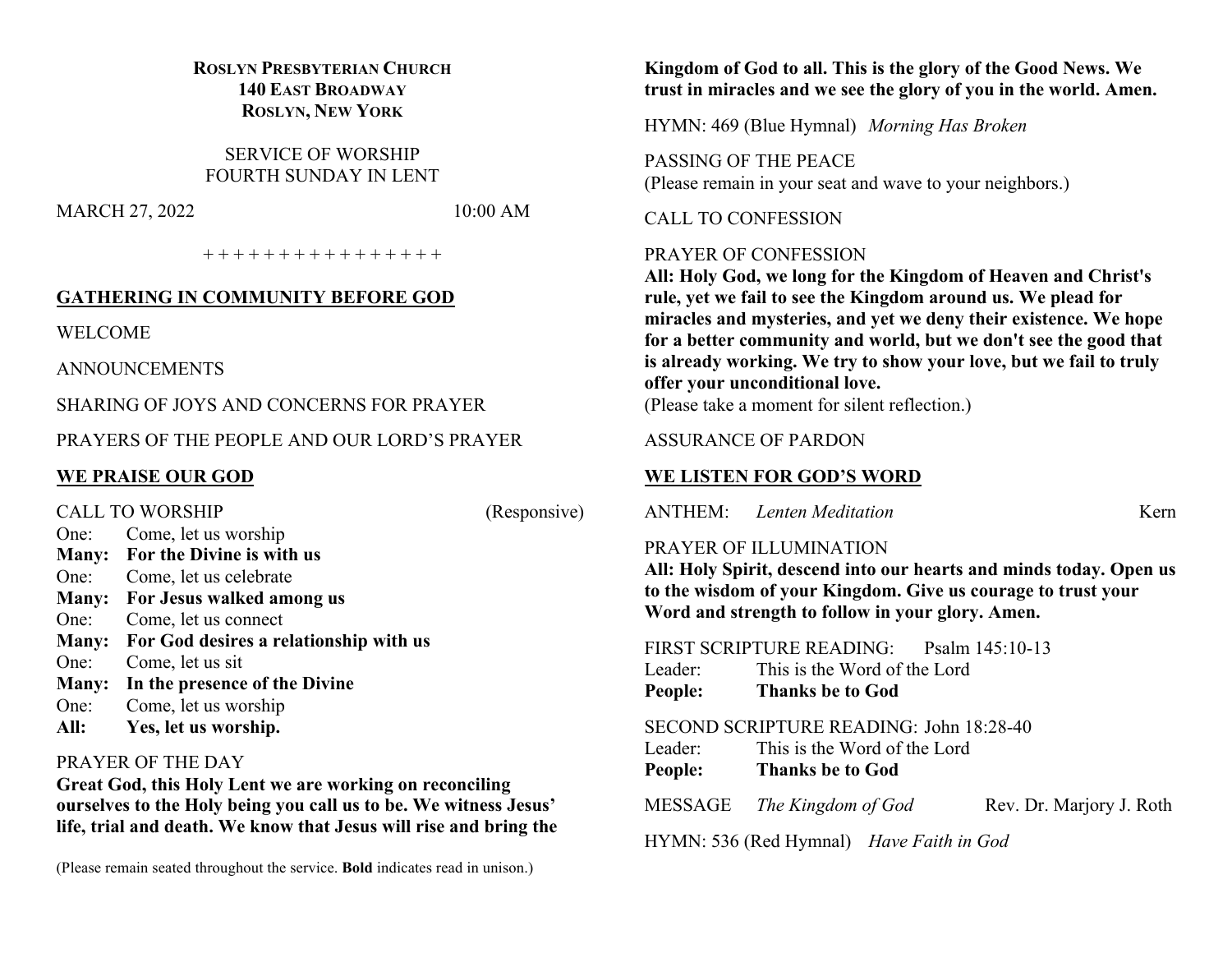# **WE RESPOND IN WORD AND DEED**

CALL TO OFFERTORY (We are not passing the offertory plate; please leave your donation and COVID wellness card in the offering plate as you leave.)

# DOXOLOGY

*Praise God, from whom all blessings flow; Praise him, all creatures here below; Praise him above, ye heavenly host; Praise Father, Son, and Holy Ghost. Amen.*

# PRAYER OF DEDICATION

**Holy, we lift up to you these gifts, given with free and happy hearts. Help us to build your Kingdom. Use the gifts given as well as the gifts of the Spirit for your glory. Amen.**

HYMN: 563 (Red Hymnal) *Open My Eyes That I May See*

CHARGE AND BLESSING

DISMISSAL *Go Now in Peace*

POSTLUDE

# **THE WORSHIP IS OVER, LET THE SERVICE BEGIN**

Rev. Dr. Marjory J. Roth Pastor Dr. Natalie Naylor Clerk of Session Robert Gilmore Treasurer

Dr. Gary de Sesa Director, Ministry of Music

Kita de Sesa is our Soprano soloist.

Refreshments Host today is Maya Leibfreid.

#### **April Birthdays**

4/1 Dolores Augustine 4/25 Bridget Johnson

# **ANNOUNCEMENTS**

# **Important Dates**

Wed, Mar. 30 10 AM Bible Study In Person at Church Tues, Apr. 5 7 PM Bible Study via Zoom

#### **PLEASE PRAY FOR**

Emma Steck Dawn and John de Sesa Eddie Balsamo Rev. Stark Jones The Mastrangelo Family Emily & Dwight Dyer Cathy and Jason Nelson Paula Liscio Rhonda Liss The Stallone Family Sam Rizzo Joy Wyler Merrick Randall **Anita Catalanello** Anita Catalanello Debra Hecht Casey DeSantis Melanie Bailey & Martufi Family Elizabeth Jordan Jeff Lovering Jack Walker Richard and Lynn Cardozo

All who are struggling due to the Coronavirus outbreak And those who are on the front lines helping

# **First Reading**

**Psalm 145:10-13 New Revised Standard Version (NRSV)**

 $10$  All your works shall give thanks to you, O Lord, and all your faithful shall bless you.<sup> $11$ </sup> They shall speak of the glory of your kingdom, and tell of your power,  $^{12}$  to make known to all people your mighty deeds, and the glorious splendor of your kingdom.<sup>13</sup> Your kingdom is an everlasting kingdom, and your dominion endures throughout all generations. The Lord is faithful in all his words, and gracious in all his deeds.